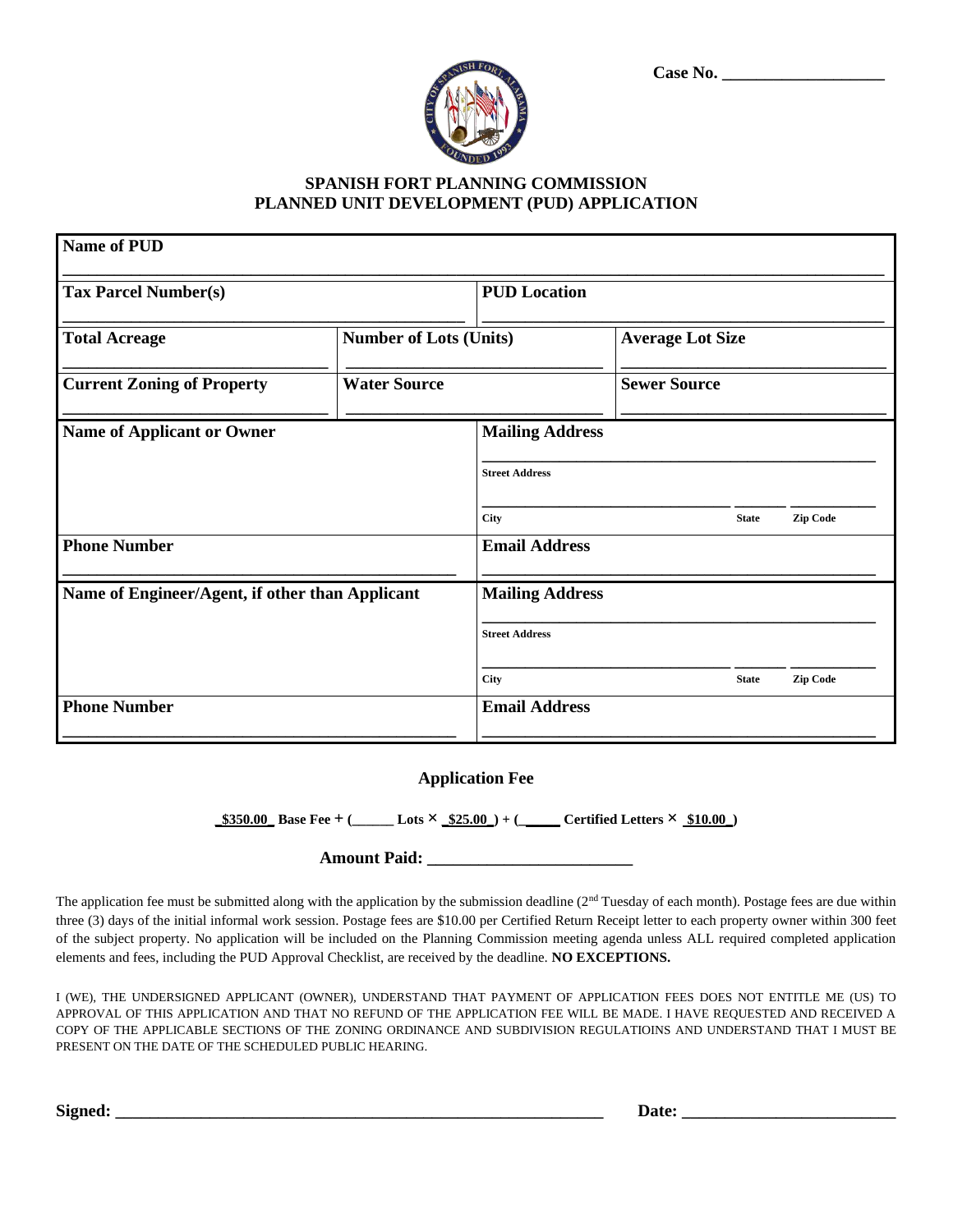| $o_{R^*}$ |  |
|-----------|--|
|           |  |
|           |  |
|           |  |

## **SPANISH FORT PLANNING COMMISSION PLANNED UNIT DEVELOPMENT (PUD) APPROVAL CHECKLIST**

| Name of PUD:                 |  |
|------------------------------|--|
| Name of Applicant(s): $\_\_$ |  |
| Tax Parcel No(s): $\_\$      |  |

All applicable requirements in the Spanish Fort Subdivision Regulations, Article IV, Section G, including but not limited to the following, shall be submitted no later than the **second Tuesday of the month**:

- 1. \_\_\_\_\_\_ Completed application form, including this checklist
- 2. \_\_\_\_\_\_\_ All applicable fees are paid (see fee schedule)
- 3. \_\_\_\_\_\_ Digital copy of legal description of the property in Microsoft Word format on **CD or Thumb Drive**
- 4. \_\_\_\_\_\_\_ Title Policy, Opinion or Report to verify ownership
- 5. \_\_\_\_\_\_ Names and addresses of all property owners within 300 feet of subject property in Microsoft Excel format
- 6. \_\_\_\_\_\_ Master Plan which includes the following requirements:
	- a. \_\_\_\_\_\_ Date, north arrow and graphic scales
	- b. \_\_\_\_\_\_\_\_ Vicinity map annotated as not to scale (NTS)
	- c. \_\_\_\_\_\_ Proposed name of master plan
	- d. \_\_\_\_\_\_ Name, address and contact information of the owner(s)
	- e. \_\_\_\_\_\_ Name, address and contact information of the surveyor and design engineer
	- f. \_\_\_\_\_\_ Names of owners and zoning of adjacent properties
	- g. \_\_\_\_\_\_ Site data table indicating the following:
		- i. \_\_\_\_\_\_ Total acreage of the property
		- ii. \_\_\_\_\_\_ Linear feet of roadway
		- iii. \_\_\_\_\_\_ Minimum Lot Size
		- iv. \_\_\_\_\_\_ Net density per acre
		- v. Total number of lots
		- vi. \_\_\_\_\_\_ Average Lot Size
		- vii. \_\_\_\_\_\_ Total Area of Common Space
		- viii. \_\_\_\_\_\_ Total Area of Park Space
	- h. \_\_\_\_\_\_\_\_ Scaled plans reflecting lot coverage and lot sizes
	- i. \_\_\_\_\_\_ Location and dimensions of existing streets adjacent to the subject property.
	- j. \_\_\_\_\_\_ Location, type, size and width of public and private right-of-ways and alleys
	- k. \_\_\_\_\_\_ Street connections and sidewalk/pedestrian plan